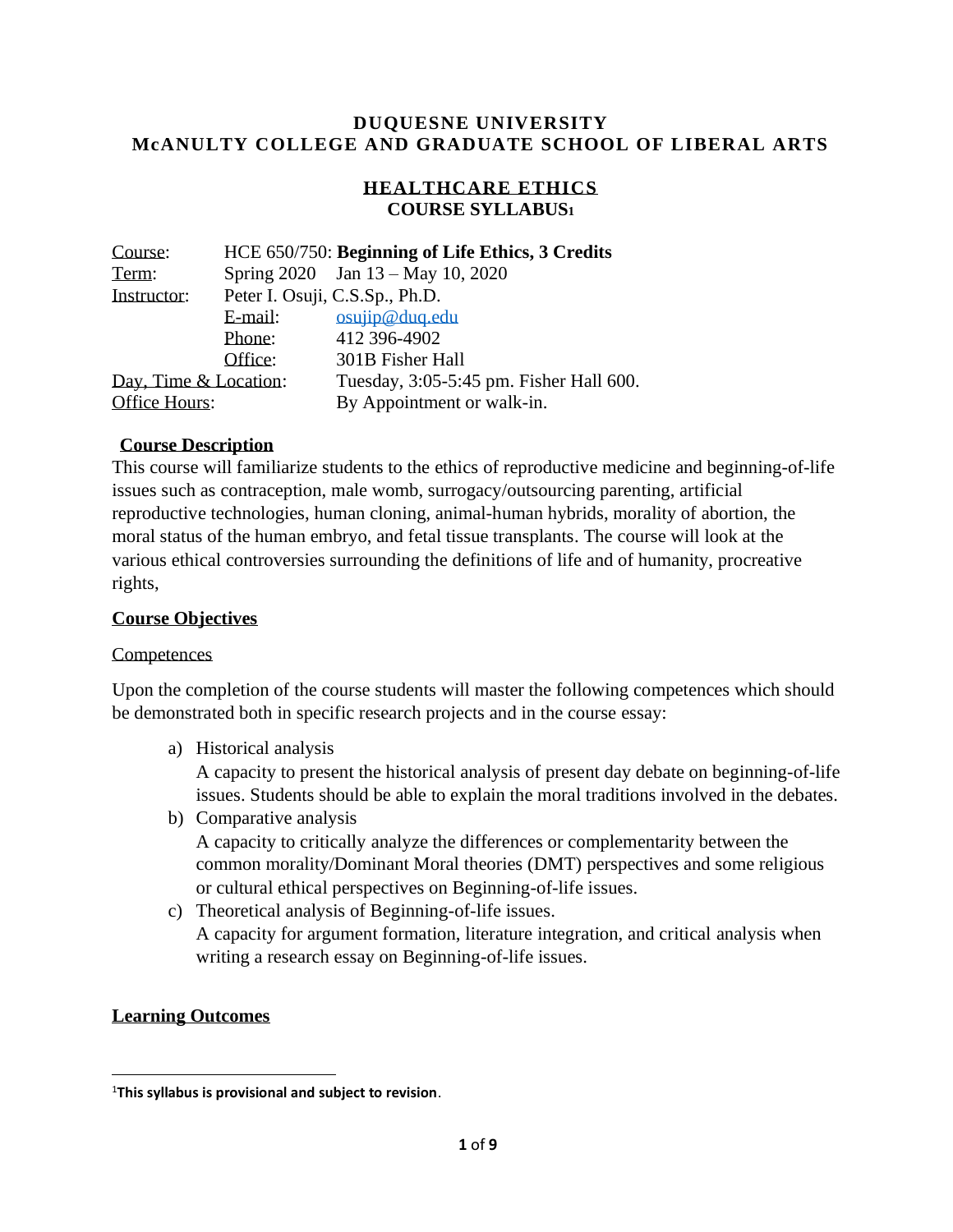This course will contribute to the fulfillment of the general HCE Program Learning Outcomes. The following Learning Outcomes pertain to HCE 650/750.

a) Fundamental Knowledge.

Students can understand as well as analyze HCE theory and methods, major applied topics in beginning-of-life ethics.

b) Multi-disciplinary Study.

Students can critically relate HCE with multi-disciplinary fields in health care, specifically in connection to the historical background and the philosophical interpretation of fundamental notions and evolving social and cultural attitudes.

c) Scholarship.

Students can research and write scholarly essays, teach and communicate effectively as well as present academic papers. In doing this, they present cogent arguments, engage scholarly literature, and demonstrate critical thinking and analysis.

d). Ethical Leadership.

Students can provide ethical leadership in the area of the Beginning-of-life ethics.

## **Course Methodology**

There will be weekly classes per the Duquesne requirement. The general aim of the course, as one of the courses in the HCE graduate program, is to prepare students for the writing of the Dissertation Proposal. In particular, it will focus on the development of research competencies in connection to the area of Beginning-of-life ethics. The implication of this aim is that the emphasis in the course will be on student learning rather than instructor teaching. Students will especially be trained in doing research, critically analyzing scholarly literature, presenting research results and discussing them in a peer setting, and writing critical, and analytical papers on relevant topics.

Students will focus on three Research Projects:

# **Course Procedures**

## **a) Research Projects and Required Readings**

## **1) General Procedure**

For this course, the students need to complete three written assignments: two research projects (7 pages excluding end notes and bibliography), and one research essay (25 pages excluding end notes and bibliography). Students will prepare and submit these assignments following this schedule.

- i. Research Project #1, due Friday, February 7
- ii. Research Project #2, due Friday, March 27
- iii. Research Essay, due Sunday, May 2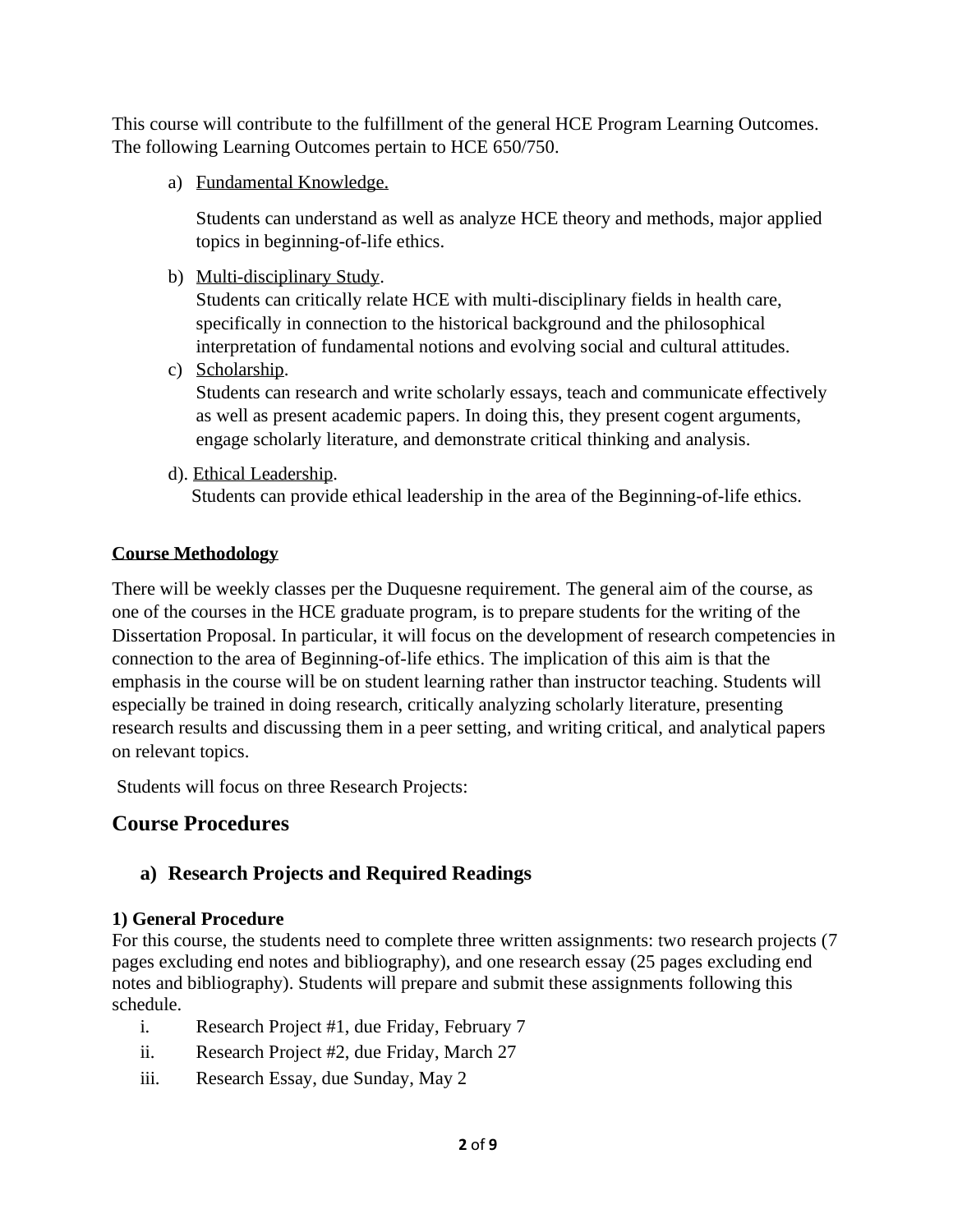-Submission of Essay thesis, abstract, outline, and basic bibliography, by Wednesday, March 11.

-Option to submit mid-term essay. For students who want to be assisted in their progress, a draft of the essay can be submitted for feedback by Monday, April 6.

-Final version is due Sunday, May 2.

At the completion of each research project, students will make a 10-minutes class presentation on their paper. Also, at the end of the course, students will be required to make a 15-minute interactive class presentation based on their research essay. The presentations based on Research Essay will take place during the **last two weeks** of the course.

#### Reading Requirements.

Each Research Project will require students to critically engage the equivalent of two or three books to (a) master the relevant knowledge and (b) engage in critical reading and writing.

### Literature integration.

For each of the Research Projects (i.e. RP1 & RP2), students should include approximately 25 notes referring to the texts assigned for the project. Recall that the title page, table of content, endnotes, and bibliography do not count toward the 7 pages.

### Research competencies.

The research competencies in the course are identified by the Research Projects and Essay: (a) historical analysis of debate on beginning-of-life issues, (b) comparative analysis, and (c) historical analysis of present day debate on beginning-of-life issues. The Research Projects and Essay will demonstrate that the student has mastered the research competencies.

#### Relation of Projects with Essay.

The Research Projects may be integrated into the Research Essay but not in a manner of cut-andpaste from one to the other. While the research papers are focused on one specific competency, the course essay must demonstrate the three competencies. The research essay is based on a selfselected topic different for each student.

### **2) Research Project #1: Historical analysis**

Presents the historical analysis of the present-day debate on a Beginning-of-life issue, exploring the moral traditions involved in the debates.

### **3) Research Project #2: Comparative analysis**

A comparative analysis of the differences and/or complementarity between the common morality/Dominant Moral Theories perspectives and some religious or cultural ethical perspectives on a Beginning-of-life issue.

### **b) Research Essay**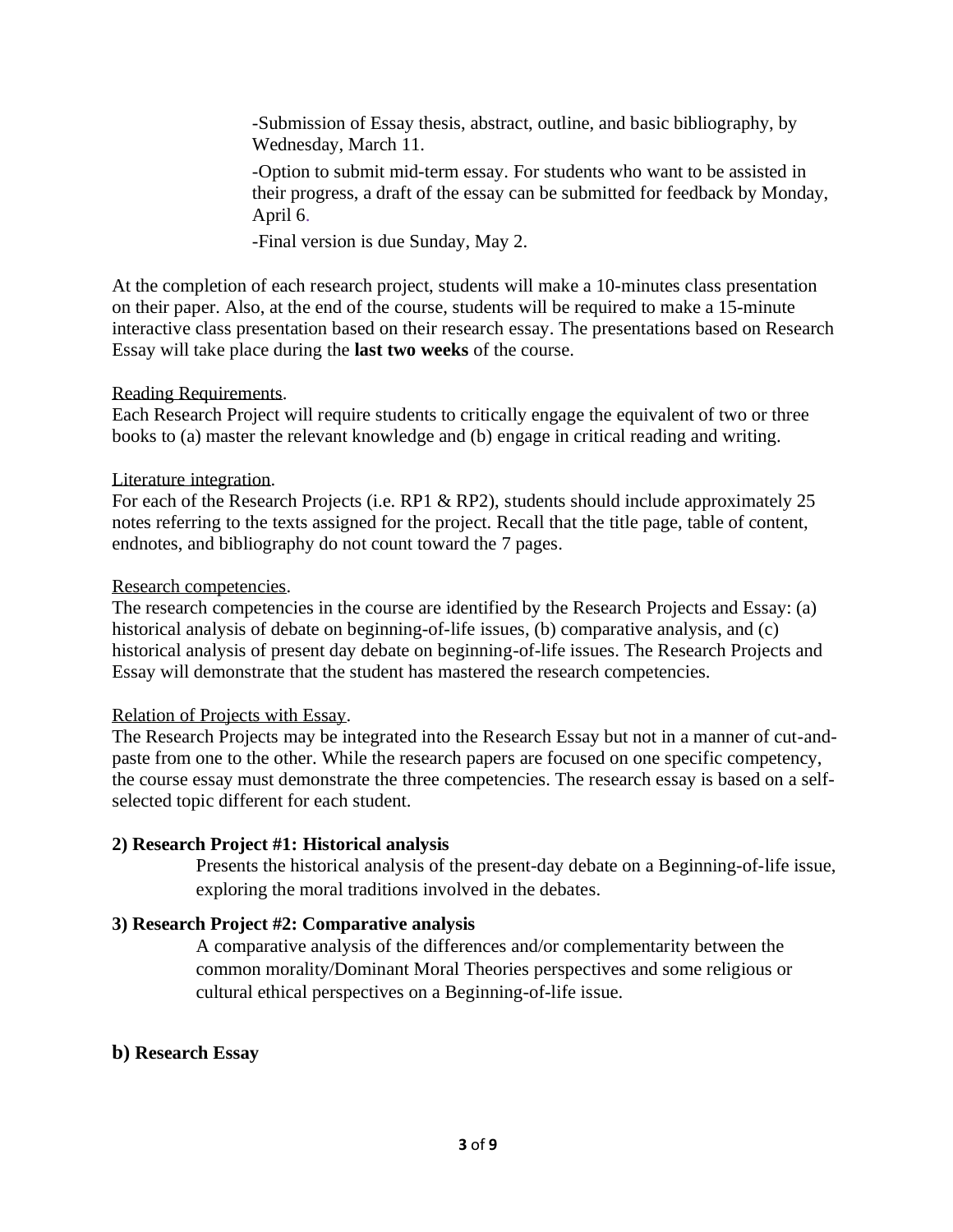The research essay will require students to substantively apply the Research Competencies of this course to a Beginning-of-life issue. For the essay, each student will choose an issue or topic in Beginning-of-life ethics and develop a creative, critical ethical argument with literature integration regarding that issue or topic.

Requirements:

1. Submit a Thesis, 500 words abstract, outline, and basic bibliography to be submitted by Wednesday, *March 11*.

2. Students will receive general feedback in class and individual feedback through Blackboard.

3. Submit a copy of the essay by date assigned.

4. The length of the research essay should be, at least, 25 pages, double-spacing. The title page, table of content, endnotes and bibliography do not count towards the 25 pages.

5. Students must adopt the format of the Chicago Manual of Style, as required by the College for dissertation submissions.

6. Students can quote from publications in any language but need to provide an English translation also.

- 7. Make a Title page and a separate Table of Content.
- 8. Present a brief Introduction and Conclusion.
- 9. Notes to the references made in the essay.
	- a. Use end notes (as opposed to foot notes at the bottom of the page).
	- b. Do not use notes for narrative explanations they belong in the main text.
	- c. There should be approximately100 end notes in the essay.

10. Bibliography. List all the references in alphabetical order. Only list items actually referred to in the essay.

11. Use of online references. Online references must be accurately identified with complete web address etc., including the date of access. Students are requested to critically deal with content from the internet.

12. Divisions and subdivisions. Use major divisions (headings) and subdivisions (subheadings), evenly distributed throughout the essay, to lay out the sequence of concepts and arguments.

**HCE Handbook**. The Center for Healthcare ethics has developed a *Handbook* of Policies, Procedures, and Guidelines to guide students in all curriculum related matters.

**Course Grade**. There will be no examinations. The course grade will be assigned based on the quality of the course research essay and the three research projects. The grade will be a combination of 15% for each of the two research projects and 70% for the final essay.

No midterm grades will be assigned. End of term grades will be assigned adopting grading policy in the McAnulty College and Graduate School of Liberal Arts, as follows:

A 4.0 distinguished scholarly work

A- 3.7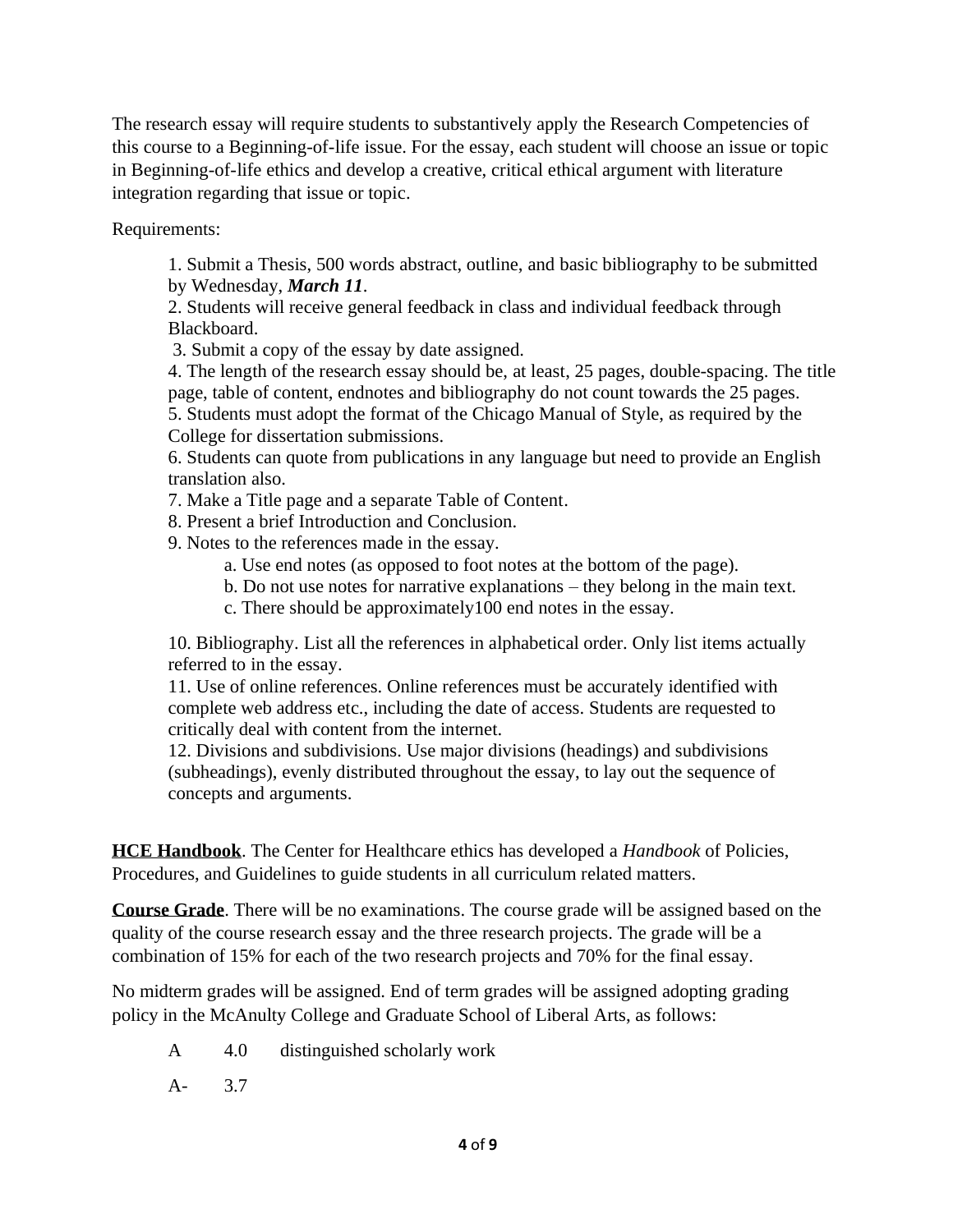| $B+$          | 3.3 |                                                 |
|---------------|-----|-------------------------------------------------|
| B             | 3.0 | normal progress towards degree                  |
| $B -$         | 2.7 |                                                 |
| $C+$          | 2.3 |                                                 |
| $\mathcal{C}$ | 2.0 | warning; student subject to departmental action |
| F             | 0.0 |                                                 |

**Academic Integrity**. This syllabus incorporates the "Expectations of Academic Integrity." Cheating and plagiarism cannot be tolerated. All relevant policies of the McAnulty College and Graduate School of Liberal Arts apply.

## **Reasonable Accommodations**.

Students with documented disabilities are entitled to reasonable accommodations if needed. If you need accommodations, please contact the Office of Freshman Development and Special Student Services in 309 Duquesne Union (412-396-6657) as soon as possible. Accommodations cannot always be granted retrospectively.

## **COURSE READINGS & SCHEDULE.**

Week 1: Tue. Jan 14. Introduction to the course requirements, procedures and theme.

(Mon. Jan 20 Martin Luther King Day, no class.)

### **Principles & Rights**.

Week 2: Tue. Jan 21- Sanctity of Life & Dignity of Human Being.

- Peter F. Connell. *On the Sanctity of Human Life: Considerations Regarding Life and End-of-Life Issues*. 1st Edition. 2017. (122pages)
- Samuel B. Condic & Maureen L. Condic. 2018. *Human Embryos, Human Beings: A Scientific and Philosophical Approach*. (Introduction pp1-19)

Recommended reading

- Joseph Card. Ratzinger Prefect & Alberto Bovone (Secretatry) (1987). "Instruction on Respect for Human Life in its Origin and on the Dignity of Procreation." The Linacre Quarterly, 54:2, 24-49. DOI: 10.1080/00243639.1987.11877891
- Ramizah Wan Muhammad, Fadhlina Alias, Putrei Nemie John Kassin, Nasimah binti Hussin AL-Shajarah. 2016. "The Doctrine of sanctity of life form the Islamic Perspective." *Journal of the international Institute of Islamic Thought and Civilization* (ISTAC) International Islamic University Malaysia (IIUM) Volume 21 Number 1: 1-31. PDF Text.

Week 3: Tue. Jan 28. Reproductive Rights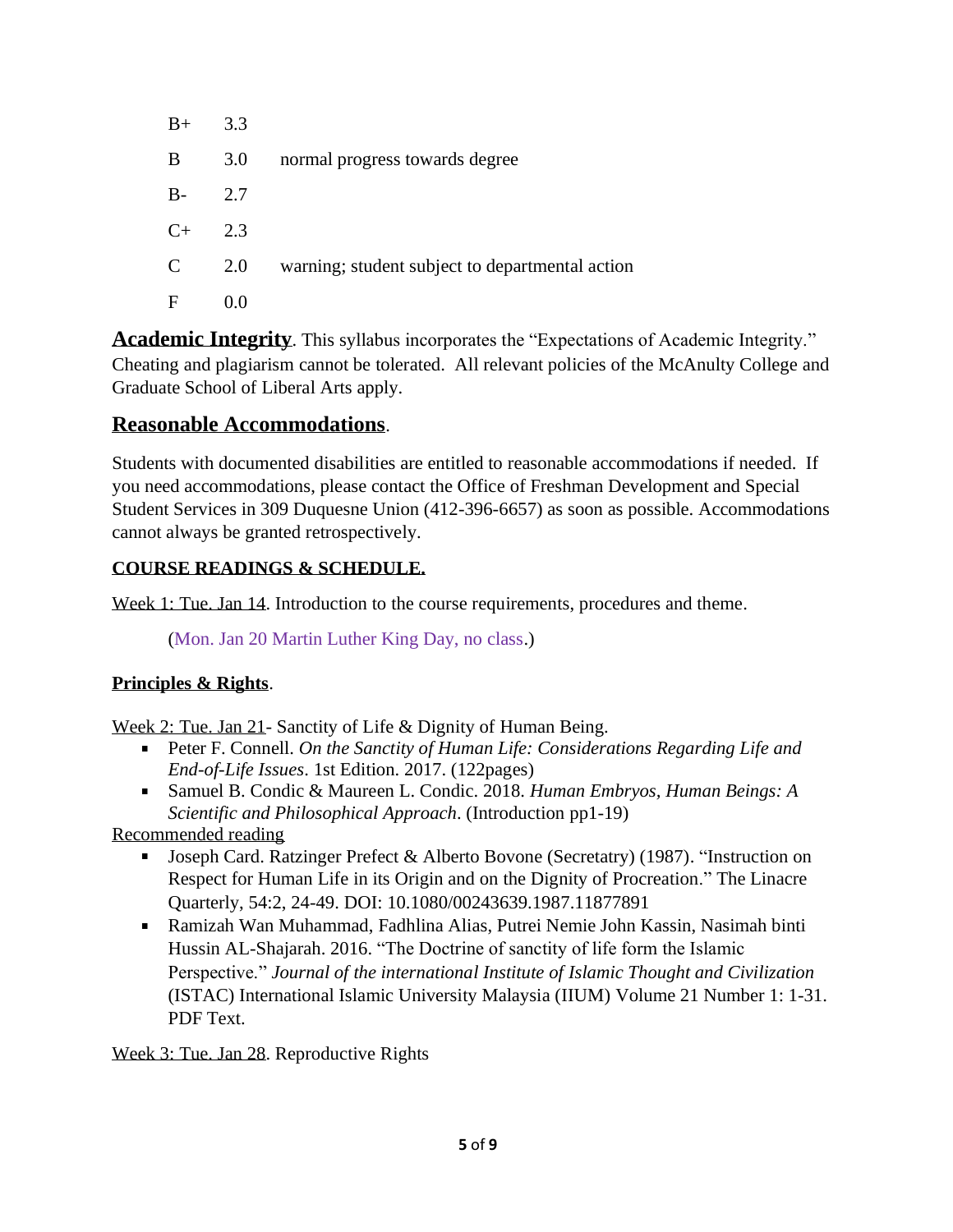- Kimberly M. Mutcherson. "Procreative Rights in a Postcoital World." Pp159-181 in Leslie Francis, ed. 2017. *The Oxford Handbook of Reproductive Ethics*. (Oxford Handbooks).
- Armand H. Matheny Antommaria. "Conscientious Objection in Reproductive Health." Pp209-225 in Leslie Francis, ed. 2017. *The Oxford Handbook of Reproductive Ethics*. (Oxford Handbooks).
- Anita Silvers & Leslie Francis. "Reproduction as a Civil Right." Pp 182-208 in Leslie Francis, ed. 2017. *The Oxford Handbook of Reproductive Ethics*. (Oxford Handbks).

## **Contraception & Abortion**.

Week 4: Tue. Feb 4. - Abortion, embryo status.

Christopher Kaczor. (2014) *The Ethics of Abortion* (Routledge Annals of Bioethics) Routledge; 2nd Edition (pp.1-257)

Recommended.

- Margaret D. Kamitsuka. 2019. *Abortion and the Christian Tradition: A Pro-Choice Theological Ethics*.
- Kate Greasley. 2017. *Abortion Rights: For and Against*.
- Samuel B. Condic & Maureen L. Condic. 2018. *Human Embryos, Human Beings: A Scientific and Philosophical Approach*. 1st Edition.

Week 5: Tue. Feb 11. - Contraception.

- Rhonheimer, Martin. (2010) *Ethics of Procreation and the Defense of Human Life: Contraception, Artificial Fertilization, and Abortion*. Edited by William F. Murphy Jr. Washington D. C.: Catholic University of America. [*Part I: Sexuality & Responsibility Contraception as an Ethical Problem*.]
- Jennifer Roback Morse PhD. *The Sexual State: How Elite Ideologies Are Destroying Lives and Why the Church Was Right All Along*. Part II. The Contraceptive Ideology. – August 23, 2018.

Recommended Reading

- Congregation for the Doctrine of the Faith. *Responses to Questions Concerning Sterilization in Catholic Hospitals*. March 13, 1975. [http://www.vatican.va/roman\\_curia/congregations/cfaith/documents/rc\\_con\\_cfaith\\_doc\\_1975031](http://www.vatican.va/roman_curia/congregations/cfaith/documents/rc_con_cfaith_doc_19750313_quaecumque-sterilizatio_en.html) [3\\_quaecumque-sterilizatio\\_en.html](http://www.vatican.va/roman_curia/congregations/cfaith/documents/rc_con_cfaith_doc_19750313_quaecumque-sterilizatio_en.html)
- Turner, J.V., McLindon, L.A. (November 2018) "Bioethical and Moral Perspectives in Human Reproductive Medicine." *Linacre Quarterly* Vol. 85, Issue 4, 1, Pages 385-398. 10.1177/0024363918816697.
- Legal cases. Griswold V. Connecticut 381 U.S. 479. [https://www.aclu.org/other/timeline-important-reproductive-freedom-cases-decided](https://www.aclu.org/other/timeline-important-reproductive-freedom-cases-decided-supreme-court)[supreme-court.](https://www.aclu.org/other/timeline-important-reproductive-freedom-cases-decided-supreme-court)

## **Reproductive Technology**.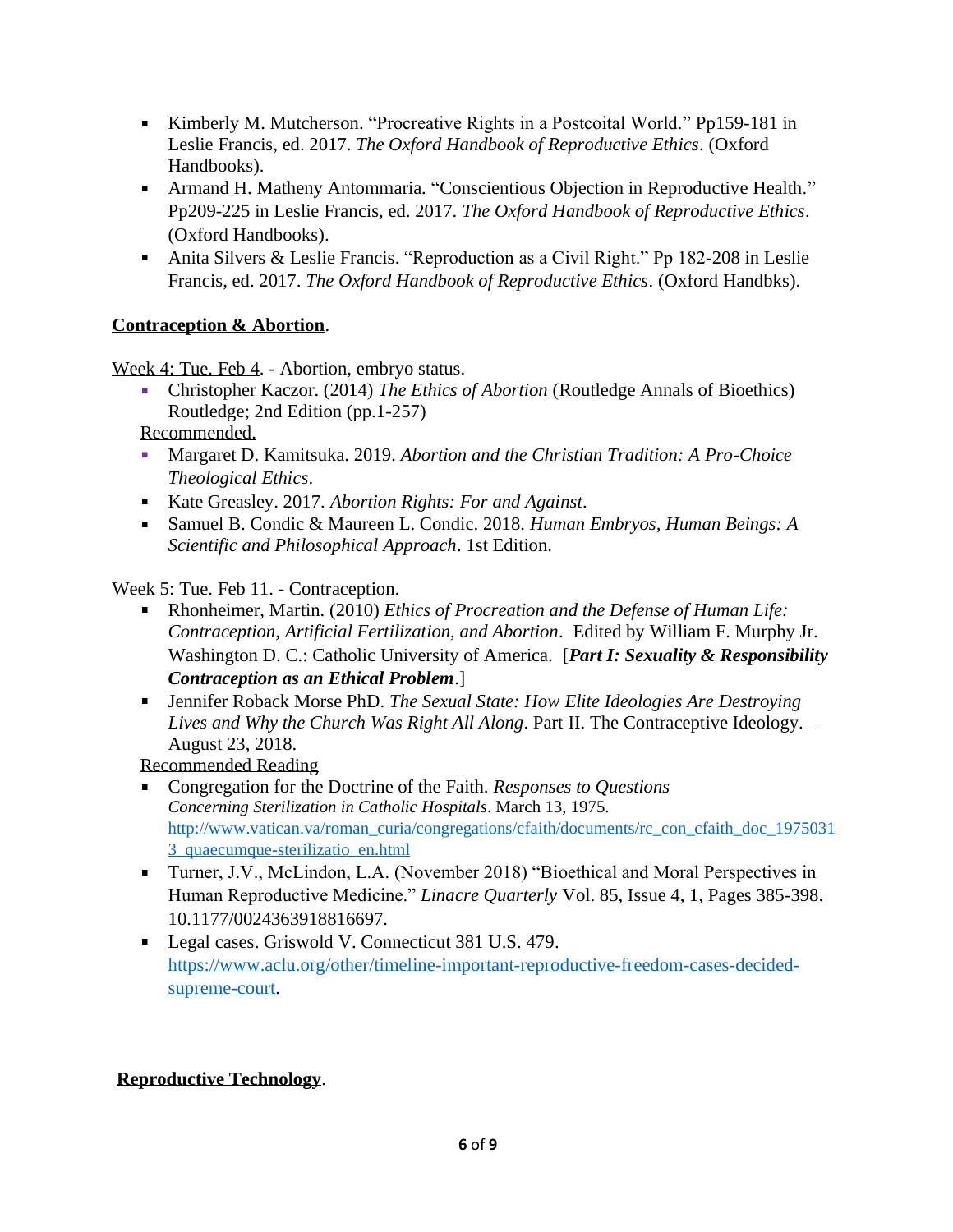Week 6: Tue. Feb 18. - Artificial reproductive technologies.

- **Sidney Callahan.** (2019) "The Ethical Challenges of the New Reproductive Technologies." Pp 71-86 in *Health Care Ethics: Critical Issues for the 21st Century.* 4th edition by Eileen Morrison & Beth Furlong.
- Paul Lauritzen. "Whose Bodies? Which Selves? Appeals to Embodiment in Assessments of Reproductive Technology." Pp 850-857 in M. Therese Lysaught, Joseph Kotva, Stephen E. Lammers & Allen Verhey. *On Moral Medicine: Theological Perspectives on Medical Ethics*. 2012.
- Judith Daar. "The Role of Providers in Assisted Reproduction: Potential Conflicts, Professional Conscience, and Personal Choice." Pp 226-250 in Leslie Francis, ed. 2017. *The Oxford Handbook of Reproductive Ethics*. (Oxford Handbooks).

Recommended

- Mary Ann Mason & Tom Ekman. 2017. *Babies of Technology: Assisted Reproduction and the Rights of the Child*. 1st Edition.
- Allen Verhey. "A.R.T., Ethics and the Bible." Pp 870-893 in M. Therese Lysaught, Joseph Kotva, Stephen E. Lammers & Allen Verhey. *On Moral Medicine: Theological Perspectives on Medical Ethics*. 2012.

Week 7: Tue. Feb 25. - Artificial intelligence in reproduction.

- Renjie Wang, et al. (2018) "Artificial intelligence in reproductive medicine." *Reproduction* 158 R139–R154.
- Carol Lynn Curchoe & Charles L. Bormann. (2019) "Artificial intelligence and machine learning for human reproduction and embryology presented at ASRM and ESHRE." *Journal of Assisted Reproduction and Genetics* 36:591–600 <https://doi.org/10.1007/s10815-019-01408-x>
- Christopher McCallum, et al. (2019) "Deep learning-based selection of human sperm with high DNA integrity." *Communications Biology* 2: 250, 1-10. <https://doi.org/10.1038/s42003-019-0491> [www.nature.com/commsbio.](http://www.nature.com/commsbio) Craig S. Niederberger, et al. (August 1993) "A neural network to analyze fertility data." *Fertility and Sterility* Vol. 60, No.2, 324-330.
- Dario Sacchini & Antonio G. Spagnolo. "Impact of Big Data on Beginning of Life Issues." Chp7 pp131-143 in Sorin Hostiuc. 2018. *Clinical Ethics at the Crossroads of Genetic and Reproductive Technologies*. 1st Edition.

## **Infertility & Embryo Adoption**.

Tue. Mar 3. Spring Break No Class

Week 8: Tue. Mar. 10. - Infertility.

- $\mathbf{u}$  . Nicholas R. Brown. "One is the Loneliest Number: How the WHO's Redefinition of Infertility Provokes Contestations of the Body and the Body Politics. Pp61-70 in Lisa Campo-Engelstein and Paul Burcher. 2018. *Reproductive Ethics II: New Ideas and Innovations*. Springer.
- Weei Lo and Lisa Campo-Engelstein. "Expanding the Clinical Definition of Infertility to Include Socially Infertile Individuals and Couples." Pp71-84 in Lisa Campo-Engelstein and Paul Burcher. 2018. *Reproductive Ethics II: New Ideas and Innovations*. Springer.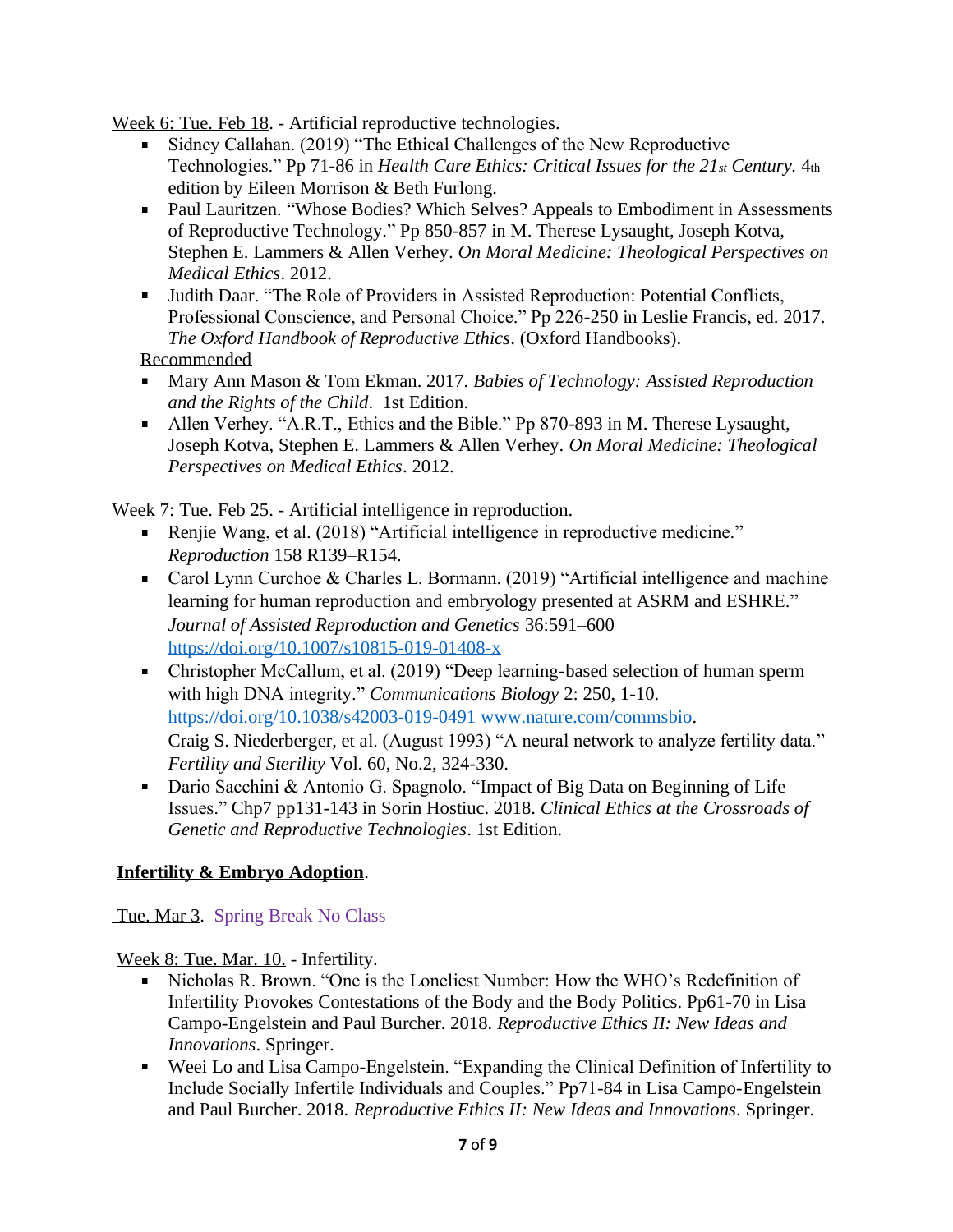- Henry T. Green. 2018. *The End of Sex and the Future of Human Reproduction*. (Part 1) The Science. Pp 28-60. Harvard University Press.
- Maura A. Ryan. "Faith and Infertility." Pp 865-869 in M. Therese Lysaught, Joseph Kotva, Stephen E. Lammers & Allen Verhey. *On Moral Medicine: Theological Perspectives on Medical Ethics*. 2012.

Recommended

David Orentlicher. "Societal Disregard for the Needs of the Infertile." Pp 357-387 in Leslie Francis, ed. 2017. *The Oxford Handbook of Reproductive Ethics*. (Oxford Handbooks).

Week 9: Tue. Mar. 17. - Embryo adoption, cryopreservation …

- Peter A. Clark. "Ethical Implications of Embryo Adoption." Chp10, pp 213-229. in *Pluripotent Stem Cell Biology - Advances in Mechanisms, Methods and Mode*. IntechOpen Access Publishers. 2014 [https://pdfs.semanticscholar.org/6e61/bacfb14ce02b8c19c1b49d957dce51cc58bc.pdf?\\_ga](https://pdfs.semanticscholar.org/6e61/bacfb14ce02b8c19c1b49d957dce51cc58bc.pdf?_ga=2.178234021.1262998072.1573691516-442266895.1573691516) [=2.178234021.1262998072.1573691516-442266895.1573691516](https://pdfs.semanticscholar.org/6e61/bacfb14ce02b8c19c1b49d957dce51cc58bc.pdf?_ga=2.178234021.1262998072.1573691516-442266895.1573691516)
- Hallich, Oliver. (October 10, 2018) "Embryo Donation or Embryo Adoption? Conceptual and Normative Issues." *Bioethics* 33, no. 6: 653–660. [https://doi.org/10.1111/bioe.12515.](https://doi.org/10.1111/bioe.12515)
- Imogen Goold. "Late in Life Motherhood: Ethico-Legal Perspectives on the Postponement of childbearing and Access to Artificial Reproductive Technologies." Pp 427-463 in Leslie Francis, ed. 2017. *The Oxford Handbook of Reproductive Ethics*. (Oxford Handbooks).

## **Emerging Technology**.

Week 10: Tue. Mar 24. - Male womb.

- Amani Sampson, et al. 2019. "Uterus transplantation in women who are genetically XY." Journal of Medical Ethics 45:687-689.
- Wesley J. Smith. "Bioethicists Urge Animal Research into Male Uterus Transplants." February 28, 2019 2:55 PM. National Review.com [https://www.nationalreview.com/corner/bioethicists-urge-animal-research-into-male](https://www.nationalreview.com/corner/bioethicists-urge-animal-research-into-male-uterus-transplants/)[uterus-transplants/](https://www.nationalreview.com/corner/bioethicists-urge-animal-research-into-male-uterus-transplants/)
- Michael Toze. (2018) The risky womb and the unthinkability of the pregnant man: Addressing trans masculine hysterectomy. *Feminism & Psychology* Vol. 28(2) 194–211 <https://doi.org/10.1177/0959353517747007>
- Timothy F. Murphy. (Winter 2010) "The Ethics of Helping Transgender Men and Women Have Children." *Perspectives in Biology and Medicine*, Vol. 53, Number 1, pp. 46-60.
- Timothy F. Murphy (2015) "Assisted Gestation and Transgender Women." *Bioethics* Vol 29 Number 6 pp 389–397<https://doi.org/10.1111/bioe.12132> <https://reason.com/2015/01/30/is-it-immoral-for-men-to-gestate-transge/>
- Uterine Transplantation for Men? by Bioethics @ TIU 2017. <http://www.bioethics.net/2017/12/uterine-transplantation-for-men/>